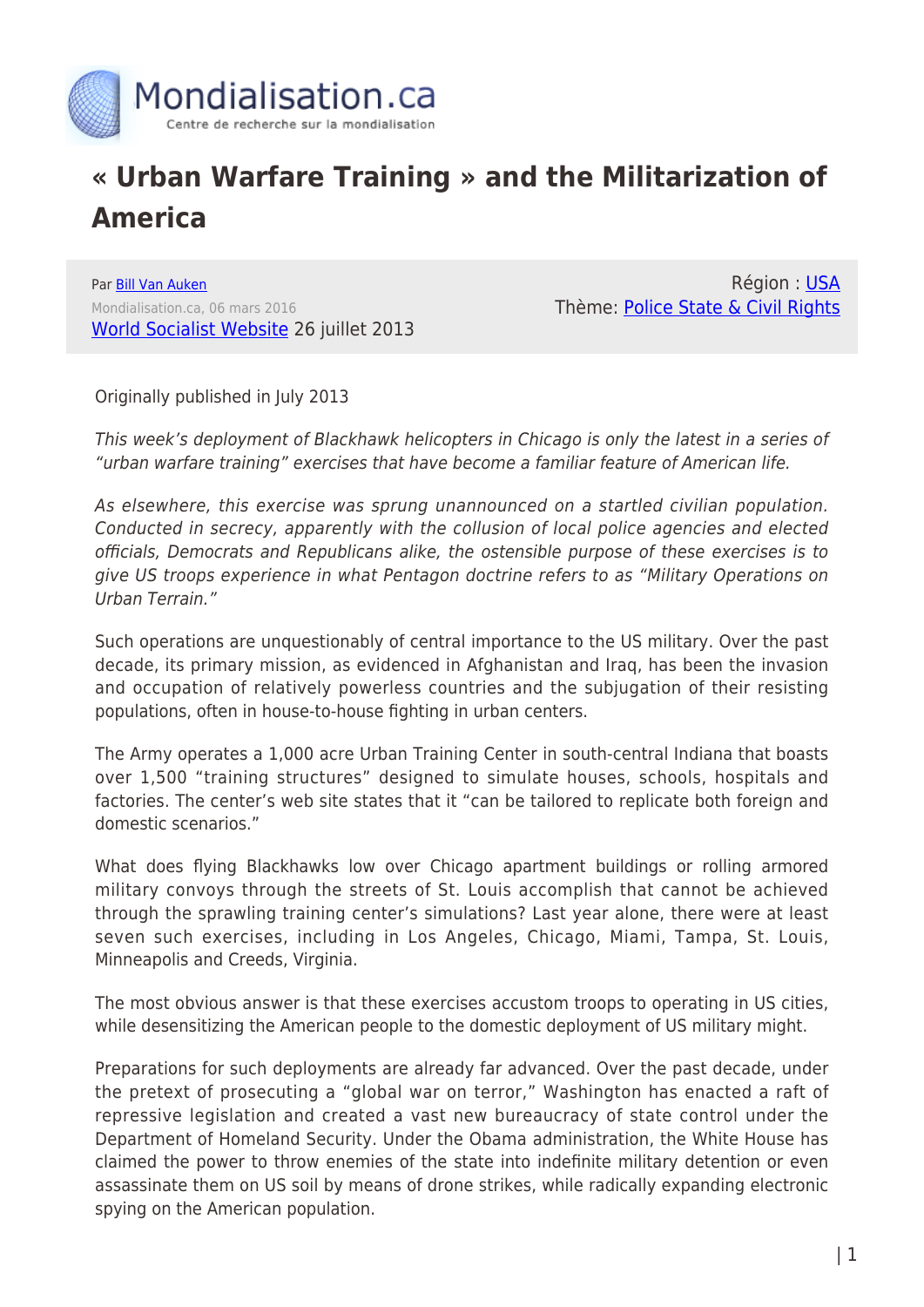Part of this process has been the ceaseless growth of the power of the US military and its increasing intervention into domestic affairs. In 2002, the creation of the US Northern Command for the first time dedicated a military command to operations within the US itself.

Just last May, the Pentagon announced the implementation of new rules of engagement for US military forces operating on American soil to provide "support" to "civilian law enforcement authorities, including responses to civil disturbances."

The document declares sweeping and unprecedented military powers under a section entitled "Emergency Authority." It asserts the authority of a "federal military commander" in "extraordinary emergency circumstances where prior authorization by the president is impossible and duly constituted local authorities are unable to control the situation, to engage temporarily in activities that are necessary to quell large-scale, unexpected civil disturbances." In other words, the Pentagon brass claims the unilateral authority to impose martial law.

These powers are not being asserted for the purpose of defending the US population against terrorism or to counter some hypothetical emergency. The US military command is quite conscious of where the danger lies.

In a recent article, a senior instructor at the Fort Leavenworth Command and General Staff College and former director of the Army's School of Advanced Military Studies laid out a telling scenario for a situation in which the military could intervene.

"The Great Recession of the early twenty-first century lasts far longer than anyone anticipated. After a change in control of the White House and Congress in 2012, the governing party cuts off all funding that had been dedicated to boosting the economy or toward relief. The United States economy has flatlined, much like Japan's in the 1990s, for the better part of a decade. By 2016, the economy shows signs of reawakening, but the middle and lowermiddle classes have yet to experience much in the way of job growth or pay raises. Unemployment continues to hover perilously close to double digits …"

In other words, the Pentagon sees these conditions—which differ little from what exists in the US today—producing social upheavals that can be quelled only by means of military force.

What is being upended, behind the scenes and with virtually no media coverage, much less public debate, are constitutional principles dating back centuries that bar the use of the military in civilian law enforcement. In the Declaration of Independence itself, the indictment justifying revolution against King George included the charge that he had "affected to render the Military independent of and superior to the Civil power."

Side by side with the rising domestic power of the military, the supposedly civilian police have been militarized. An article published by the Wall Street Journal last weekend entitled "The Rise of the Warrior Cop" graphically described this process:

"Driven by martial rhetoric and the availability of military-style equipment—from bayonets and M-16 rifles to armored personnel carriers—American police forces have often adopted a mind-set previously reserved for the battlefield. The war on drugs and, more recently, post-9/11 antiterrorism efforts have created a new figure on the US scene: the warrior